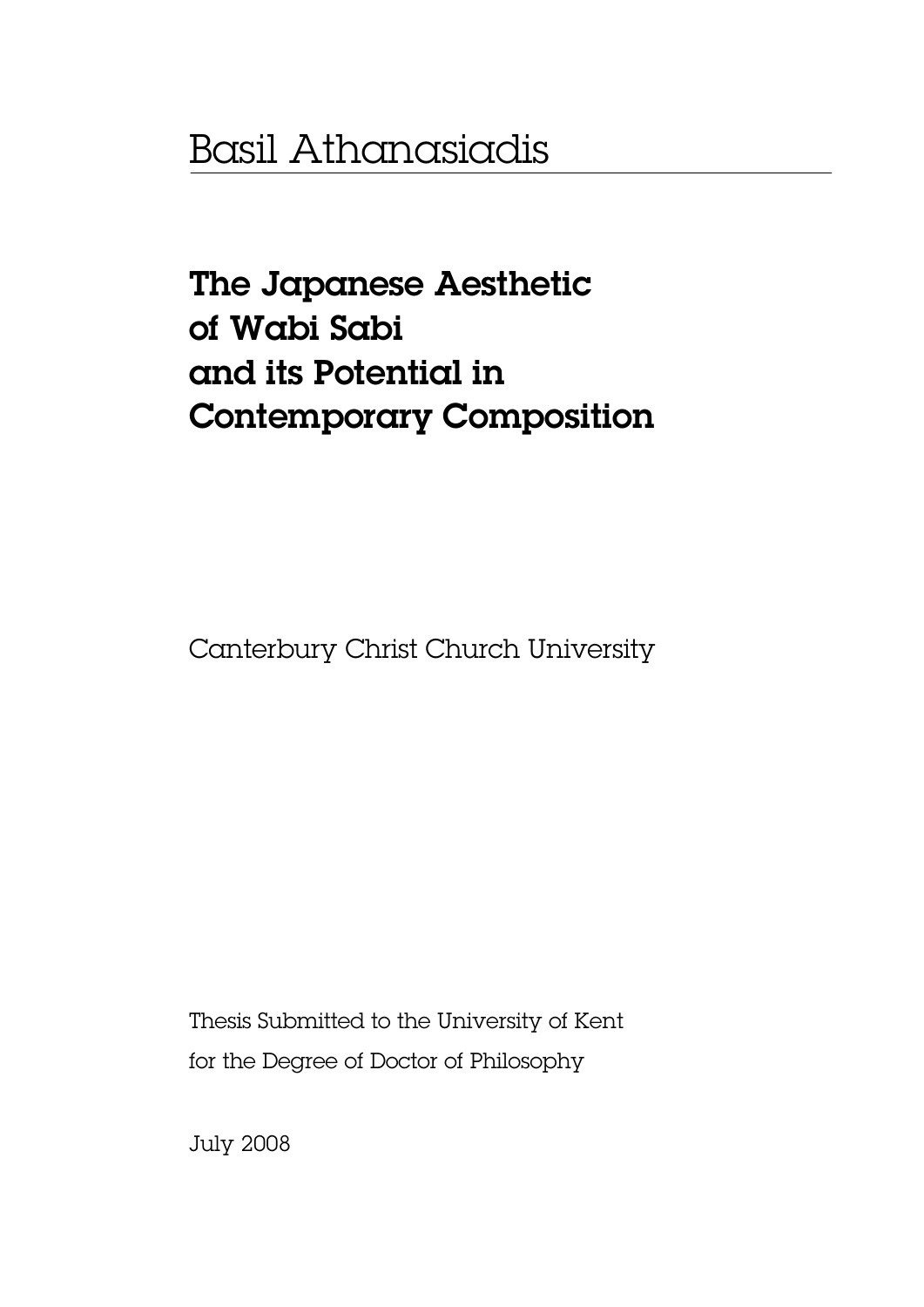### Abstract

The central subject of this thesis is the multifaceted Japanese aesthetic of wabi sabi and the expressive implications of its application in contemporary composition.

The introduction provides information about wabi sabi's origins, main characteristics and a definition compiled from a variety of sources.

The first chapter offers additional information about the diverse aesthetic connotations of wabi sabi exploring examples of its application in traditional Japanese arts, the Zen garden of Ryoanji, traditional Japanese music, and finally in contemporary music.

The second chapter presents six original compositions each supported by a commentary. Their scoring features a variety of instrumental forces including Japanese and Chinese instruments (sho, shakuhachi, koto, shamisen, erhu and biwa). The different emphasis given by each of the compositions in analysis, helps provide a broad picture of the potential of wabi sabi in contemporary composition.

The third and final chapter presents three additional compositions that demonstrate in a freer manner a glimpse of the potential of wabi sabi for future applications.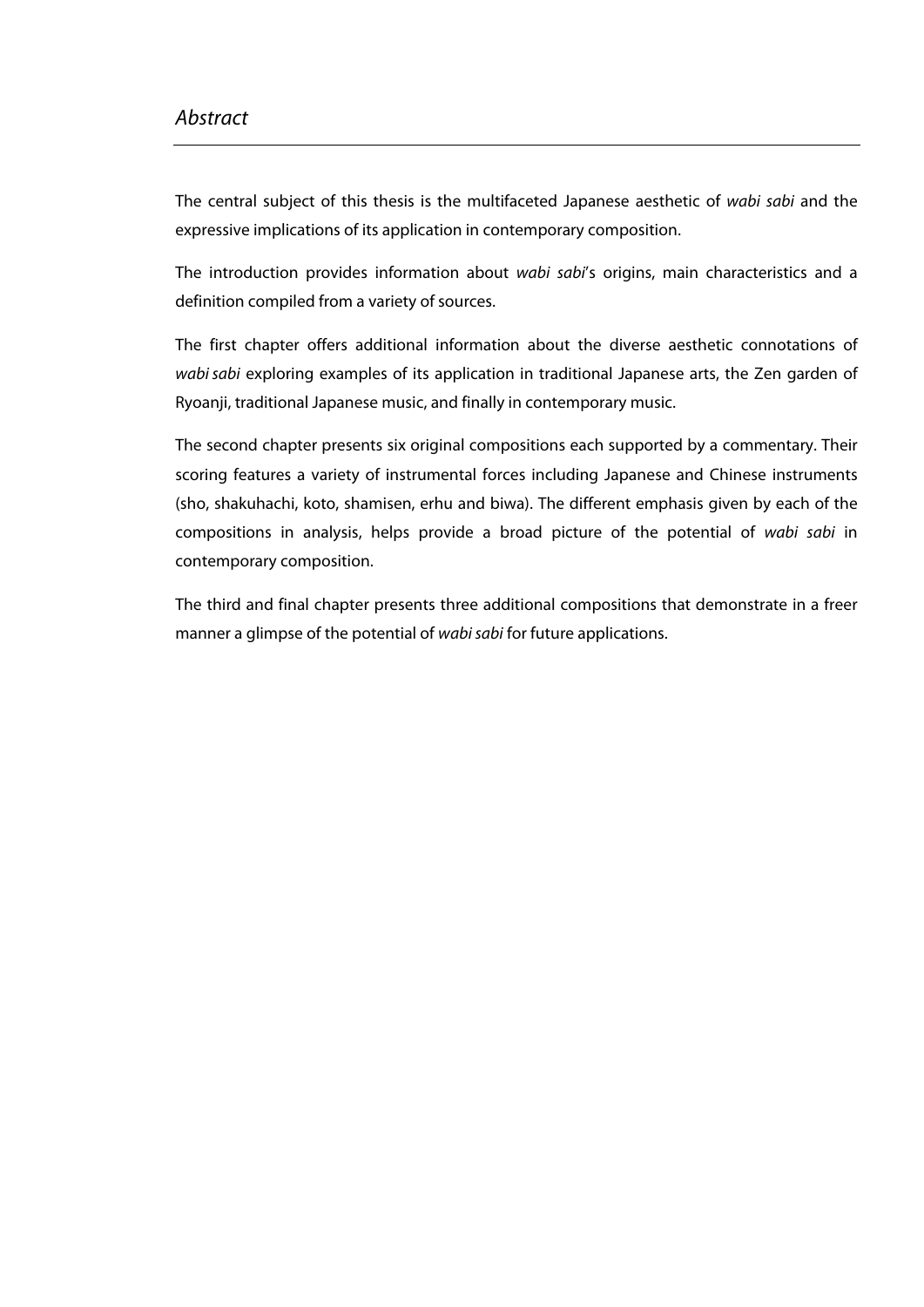$\overline{a}$ 

I would like to express my gratitude to my first supervisor, Dr Roderick Watkins, who not only offered his valuable guidance for the academic part of the thesis but also supported in every possible way its practical aspects, such as the materialisation of the performance project "A Glimpse of Japan". (1) A very special thanks to my second supervisor and former composition tutor Paul Patterson who was the first person to believe, encourage and support my research. I would also like to thank Sir Peter Maxwell Davies for his support and acknowledgment of my work since my study at the Royal Academy of Music. His comments together with the influence of the Chinese composer May Kay Yau, helped formulate the first ideas for the current thesis. During my research at Canterbury Christ Church University, I have had the privilege to meet him again and discuss issues of composition, aesthetics and interpretation relating to two of my research works.

I would like to mention the composer, pianist and also professor at the Osaka Music University Yoko Kubo, for her valuable contribution on issues relating to Japanese aesthetics and the technical and expressive language of gagaku and noh. Very special thanks to the traditional Japanese dancer and teacher Suzuryo Yoshiyanagi, for enlightening me on subjects of Japanese dance and style of the Geisha (principles of movement, costumes, props, music and training methods). I am also indebted to the Noh Master Yoshio Takahashi for kindly exemplifying a wide variety of noh disciplines (singing, dance/movement percussion), repertoire, and stages of training. Additionaly I would like to thank Yokko Nakamura for making special arrangements for my participation in a rare oneday *gagaku* workshop and lecture-concert at the Kanagaura Kenmin Hall in Yokohama during which I had the opportunity to study the basic performance principles of sho and experience the staged performance of traditional and contemporary gagaku repertoire. Also, I would like to express my appreciation for the generous help of Shigemasa Sugunomori, publisher and consultant of the publications Hinoki in Tokyo, who guided my search for bibliographical and audiovisual sources. I am grateful to the composer Yukari Yamashita and the composer and professor at the Osaka Music University Suzuki Hideaki for acknowledging my work and securing an open invitation for a post-doctoral research at the Tokyo Geitjutsu Daigaku (Tokyo Music University).

The performance, recording and video production of the works composed during my research is a courtesy of: the Wells Cathedral Choir and the organist and conductor Matthew Owens, the Choir of Christ Church Cathedral in Montreal, the organists Patrick

<sup>1</sup> Roderick Watkins' work *Kane no Koe* based on three Japanese Haiku was included in the project *A Glimpse of Japan* and received its Japan premier.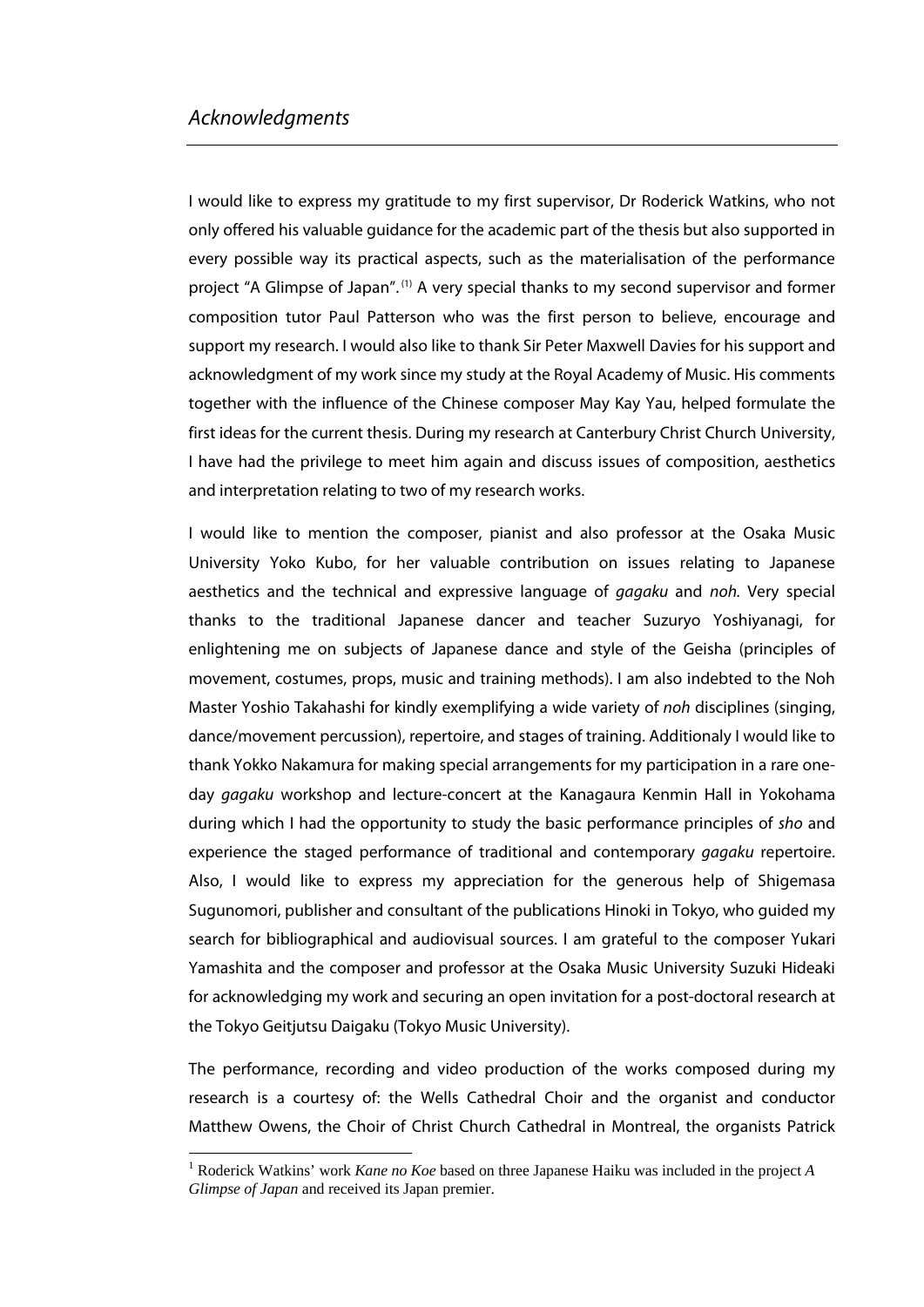### Acknowledgments

Wedd and Eleni Keventsidou, the Ensemble Okeanos, the Amsterdam Loeki Stardust Quartet, the Mondriaan String Quartet, the New London Chamber Ensemble, Dr Colin Huehns (professor at Royal Academy of Music), the pipa virtuoso Cheng Yu, the Snapdragon Duo, the Athenian Contemporary Ensemble and composer/conductor Theodore Antoniou, the cellist Sarah Suckling, the pianist Junko Nakamura, the violinist Stelios Chatjiiosifidis and the singer Shie Shoji, the film producer Shigeki Oita and finally the Rose Bruford College of Drama and the theatre director Lou Stein.

The current research would not have been possible without the financial help offered by a number of organizations and individuals. In particular I would like to thank the Calouste Gulbenkian Foundation, the Sasakawa Anglo-Japanese Foundation, the Daiwa Foundation, Canterbury Christ Church University and the Suzurio Yoshiyanagi Dance Studio for their generous financial support that enabled the composition, staging performance, recording and DVD production of Little Songs of the Geisha and Fantasmata as well as the John Armitage Memorial (JAM) for supporting the production of the new recording of Antiphon to Mary.

I am indebted to the Choir and Organ Magazine, the assistant editor Maggie Hamilton and choral editor Shirley Ratcliffe for the commission and promotion of Antiphon to Mary, Regent Records, Mathew Owens and the Choir of Wells Cathedral for their musical interpretation and recording of Antiphon to Mary as well as Oxford University Press for their kind interest in publishing the work. Finally I would like to thank spnm for their constant support throughout the duration of my research as well as the Deal Festival, the Sounds New Festival, the Spitalfields Festival and the York Late Music Festival.

Finally, I am deeply grateful to my wife Shie Shoji, who not only sung, choreographed, staged and performed my music with utmost respect but also has also been my Japanese language teacher, dedicated interpreter and organiser of my cultural visits in Japan where I have had the chance to experience first hand Japanese gardens, traditional architecture, the Kyoto Geisha districts, tea ceremony, Japanese cuisine, sumie (ink painting), calligraphy, Zen temples, temple bells and za-zen (sitting meditation), matsuri (dance festivals), minyo (traditional songs), noh theatre, kabuki and bugaku (puppet theatre).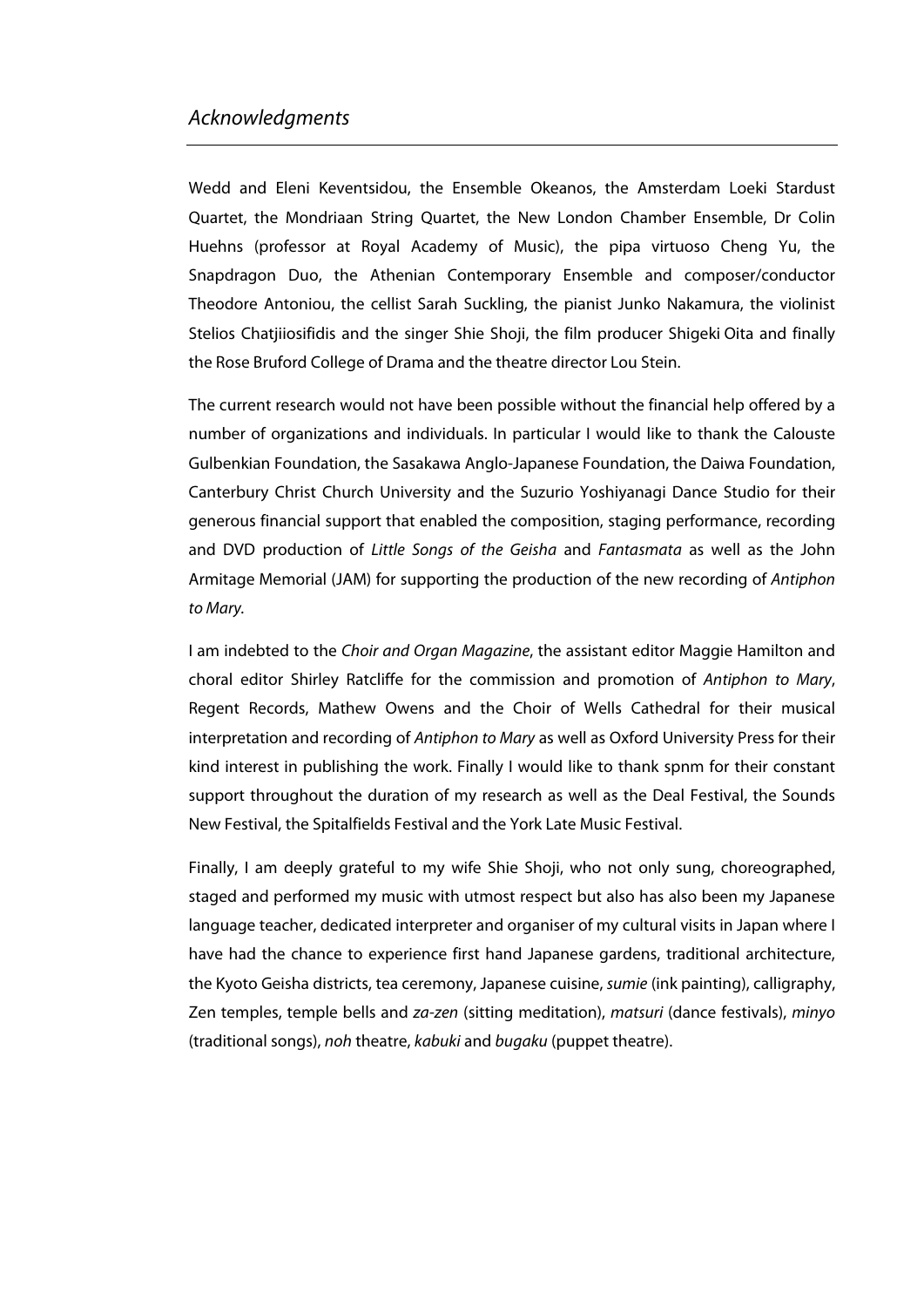| <b>Section 1:</b>              | Introduction                                                      |                                                                                                                                                                                                                                                  | 1                                                                  |
|--------------------------------|-------------------------------------------------------------------|--------------------------------------------------------------------------------------------------------------------------------------------------------------------------------------------------------------------------------------------------|--------------------------------------------------------------------|
|                                | $\mathsf{L}$<br>Ш.<br>Ш.<br>IV.                                   | <b>Section 2:</b> Wabi Sabi – Its Application in Japanese arts and Music (Traditional<br>and Contemporary)<br>In Traditional Japanese Arts<br>In The Garden Of Ryoanji - A Closer Look<br>In Japanese Traditional Music<br>In Contemporary Music | 5<br>7<br>15<br>22<br>35                                           |
| <b>Section 3: Commentaries</b> | $\mathsf{L}$<br>Ш.<br>III.<br>IV.<br>V.<br>VI.                    | Fantasmata<br><b>Faded Shonorities</b><br>Charmed By A Dream Of A Butterfly<br>Ithaka<br>For The Ice<br>For The Ice II                                                                                                                           | 48<br>50<br>65<br>73<br>83<br>96<br>108                            |
| <b>Section 4:</b>              | The Next Step<br>I.<br>Ш<br>III.                                  | Little Songs Of The Geisha<br>Antiphon To Mary<br><b>Faded Shonorities II</b>                                                                                                                                                                    | 117<br>119<br>126<br>130                                           |
| <b>Section 5:</b>              | Scores<br>I.<br>ΙΙ.<br>Ш.<br>IV.<br>V.<br>VI<br>VII<br>VIII<br>IX | Fantasmata<br><b>Faded Shonorites</b><br>Charmed By A Dream Of A Butterfly<br>Ithaka<br>For the Ice<br>For the Ice II<br>Little Songs of the Geisha<br>Antiphon to Mary<br><b>Faded Shonorities II</b>                                           | 135<br>136<br>172<br>184<br>200<br>218<br>239<br>251<br>273<br>278 |
| <b>Bibliography</b>            |                                                                   | 291                                                                                                                                                                                                                                              |                                                                    |
| <b>CD / DVD Track List</b>     |                                                                   |                                                                                                                                                                                                                                                  | 300                                                                |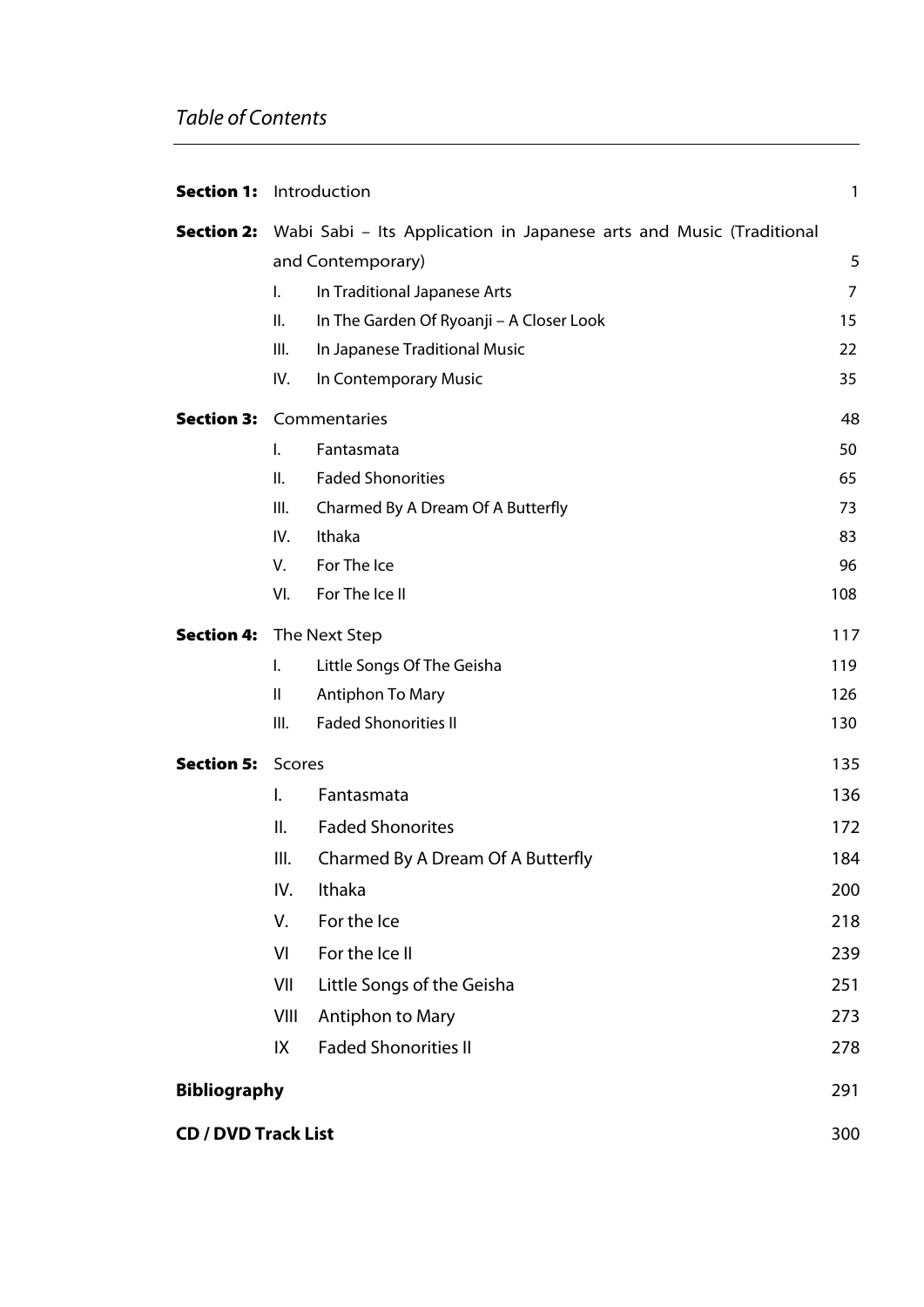Section 1

Kare-eda ni Karasu no tomari keri Aki no kure

A crow is perched on a bare branch; It is an autumn eve

Basho (Transl. Astaro Miyamori, 2002).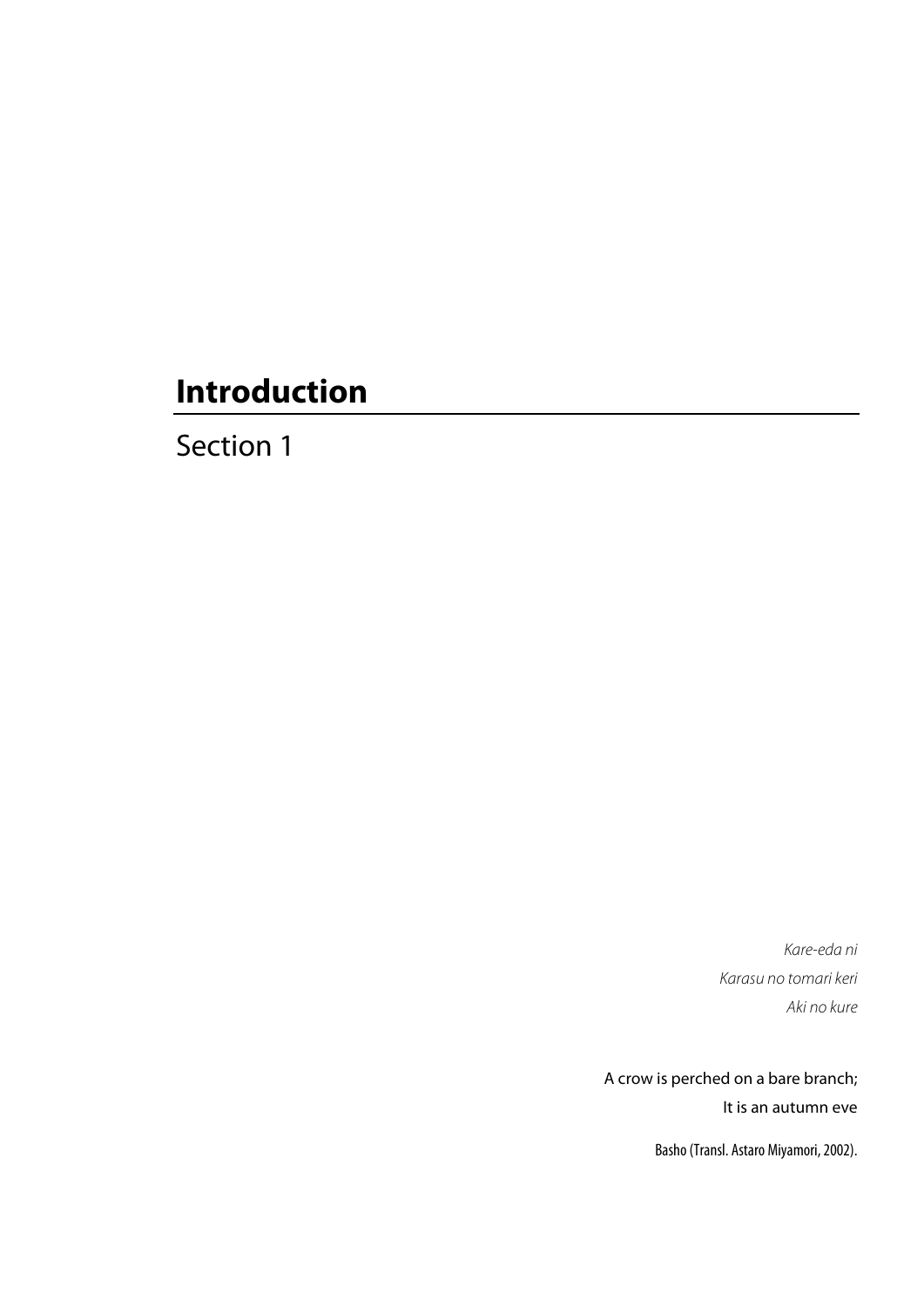Japanese traditional music often creates the impression of being rather plain, empty, lacking in brilliance or virtuosity. The same phenomenon can be observed in Japanese arts (including architecture, painting, calligraphy, poetry) and in many aspects of everyday life (including traditional Japanese cuisine, interior decorating). To a large extent simplicity, the lack of extrovert sophistication is a result of the penetration and influence of Zen Buddhism in the Japanese mind (Paul, M., 2000, p.17). For centuries, Zen has been associated with the majority of the traditional arts such as the tea ceremony (chanoyu), ink painting (sumie), flower arrangement (ikebana), garden design, archery, poetry (specifically in tanka and haiku), music (gagaku, noh, shakuhachi honkyoku) to name but a few. Although most of these disciplines were originally associated with high social status, only accessible to the elite of the society, their effect and fundamental principles were gradually transmitted more broadly as the veil of their surrounding secrecy was gradually lifted, setting norms of taste, thought, behaviour and expression.

One result has been the formulation of numerous aesthetic terms, in order to describe as accurately as possible the governing principles of the artistic pantheon. Among this plethora of terms, one in particular seems to surpass the rest in terms of its complexity, associative multiplicity and ambiguity. Wabi sabi, essentially consisting of two individual terms (wabi and sabi), is a key aesthetic concept for the comprehension of the most fundamental principles of the traditional Japanese arts and music. Its study and its in-depth comprehension offers valuable answers to questions about the origin and function of simplicity, emptiness, incompleteness and imperfection of structure, form and design often encountered in the Japanese arts.

Finding an equivalent or a short explanation for a term such as wabi sabi in English or any language including Japanese, is almost an impossible task. In the limited bibliography available in English, there are no fixed answers provided on its definition. Leonard Koren for example remarks that "when asked what wabi-sabi is, most Japanese will shake their head, hesitate and offer a few apologetic words about how difficult it is to explain … although almost every Japanese will claim to understand the feeling of wabi sabi, very few can articulate this feeling" (Koren, L., 1994, p. 15). Andrew Juniper pinpoints wabi sabi's complexity in the gradual process of semantic augmentation: " $as$ usage and intended meanings change, the complexion and depth of words can increase exponentially … words are like living organisms, they evolve to match the expressive requirement of those using a language. As the words wabi and sabi have evolved over such an extended period, they have been used to express a vast range of ideas and emotions, and so their meanings are more open to personal interpretation than almost any other word in the Japanese vocabulary" (Juniper, A., 2003, p. 47). Suzuki's references to wabi sabi emphasise its elusive nature as each chapter of his book Zen and Japanese Culture (Suzuki, D., 1959), seems to grasp a different aspect of its identity without ever capturing its complete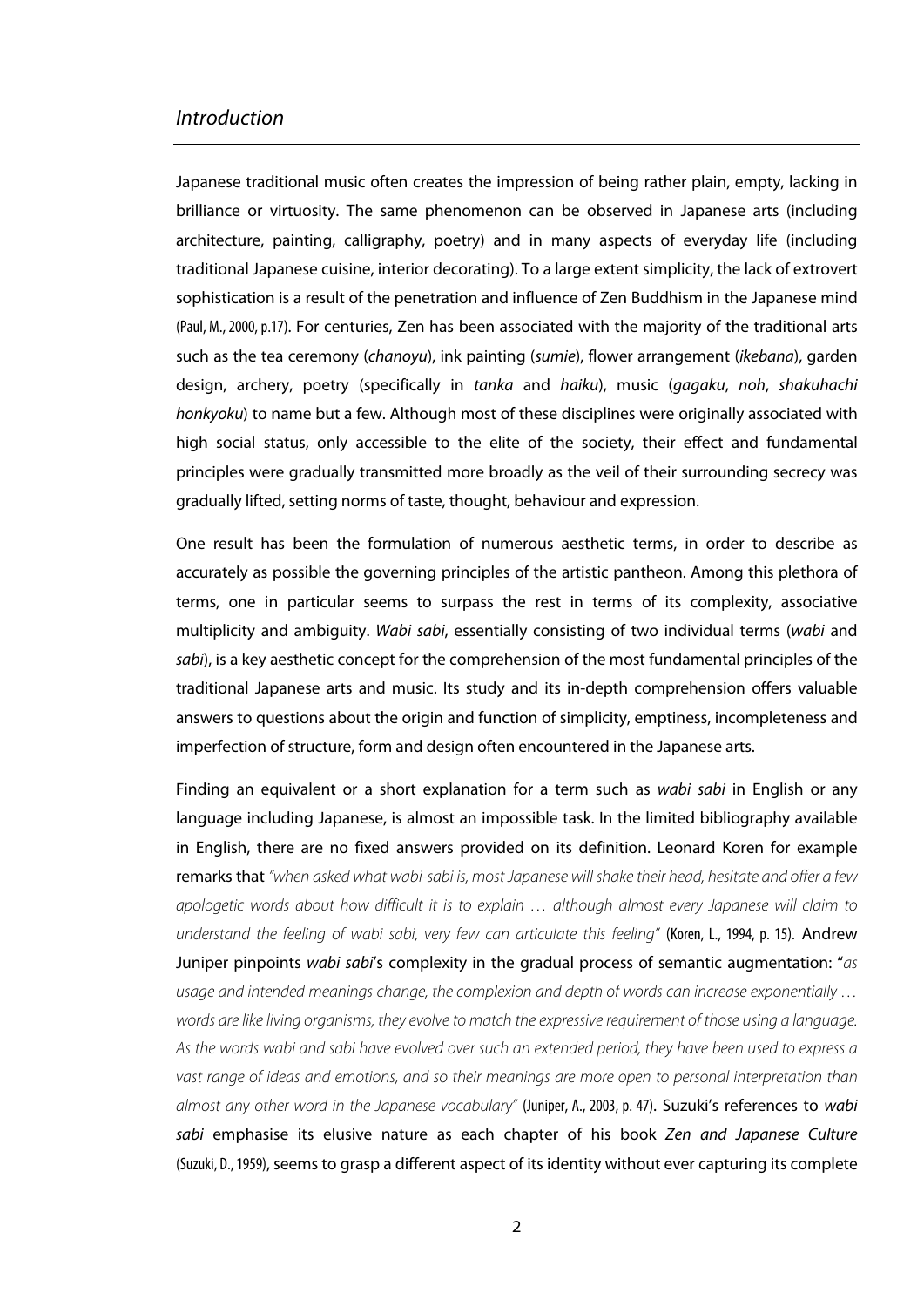picture. Some possible translations of the two related terms wabi and sabi are 'humble grace' and 'refined simplicity', or according to Toru Takemitsu 'cultivation of the serene' and 'tranquil resignation' respectively (Takemitsu, T., 1995, p.9). However, due to wabi sabi's strong associations with Zen, its true meaning expands beyond the limits of any possible theoretical definition making the task of its in-depth understanding more challenging that one might at first believe.

Wabi originates from the verb wabu which means languish and is associated with sentiments of loneliness and wretchedness. In Suzuki's translation *wabi* means 'poverty' or negatively, 'not to be in the fashionable society of the time' (Suzuki, D., 1959, p.23). Effectively this translates into 'to be satisfied with little' and 'achieving harmony through simplicity' (ibid). The initially negative connotations of wabi were gradually transcended into poetic ideals through the viewpoint of Zen and associated with a lifestyle ideal. It precedes the application of aesthetic principles applied to objects and arts, the latter being sabi.

The idea of sabi is said to come primarily from renga<sup>(1)</sup> poetry masters, who show great aesthetic appreciation for things suggestive of age, desiccation, numbness, chilliness, obscurity—all of which are negative feelings opposed to warmth, the spring, expansiveness etc (Suzuki, D., 1959, p.285). In their poems the essence of *sabi* is revealed through images of reeds withered by frost, fading colours, the overwhelming feeling of melancholy, winter. Etymologically, the Chinese character of the term jaku (quiet, weak) is pronounced in the Japanese way as sabi. (Shigeo, K., 1984, p.16) As in wabi, sabi's initially negative connotations evolved gradually in the direction of more positive aesthetic values.<sup>(2)</sup> As a result, *sabi* became associated with unpretentiousness, the beauty contained in objects of primitive rusticity, the archaic imperfection, apparent simplicity and effortlessness in execution or richness in historical associations (which, however, may not always be present). From Suzuki's viewpoint, the above descriptions can only give us a glimpse of sabi as to a large extent *sabi* contains inexplicable elements that raise the object in question to the rank of an artistic production (the utensils used in the tearoom for example are mostly of this nature) (Suzuki, D., 1959, p.24).

With the passage of time, the meanings of the terms wabi and sabi crossed over so much that they are almost impossible to separate. In fact their roles have become tangled and interchangeable casting an almost impenetrable cloud around their true meaning. Both Suzuki (Suzuki, D., 1959, p.284) and Koren (Koren, L., 1994, p.23) sustain that wabi refers to the spirit, a way of life, a

 $\overline{a}$ 

<sup>&</sup>lt;sup>1</sup> Renga or 'linked poem' which made its appearance next to haiku, consists of a series of poems composed by different poets and connected through a process where the ending of the one would be the beginning of the following etc. (Miyamori, A., 2002, p.25).

<sup>2</sup> It was Basho who elevated sabi's status and use (Juniper, A., 2003, p. 76).